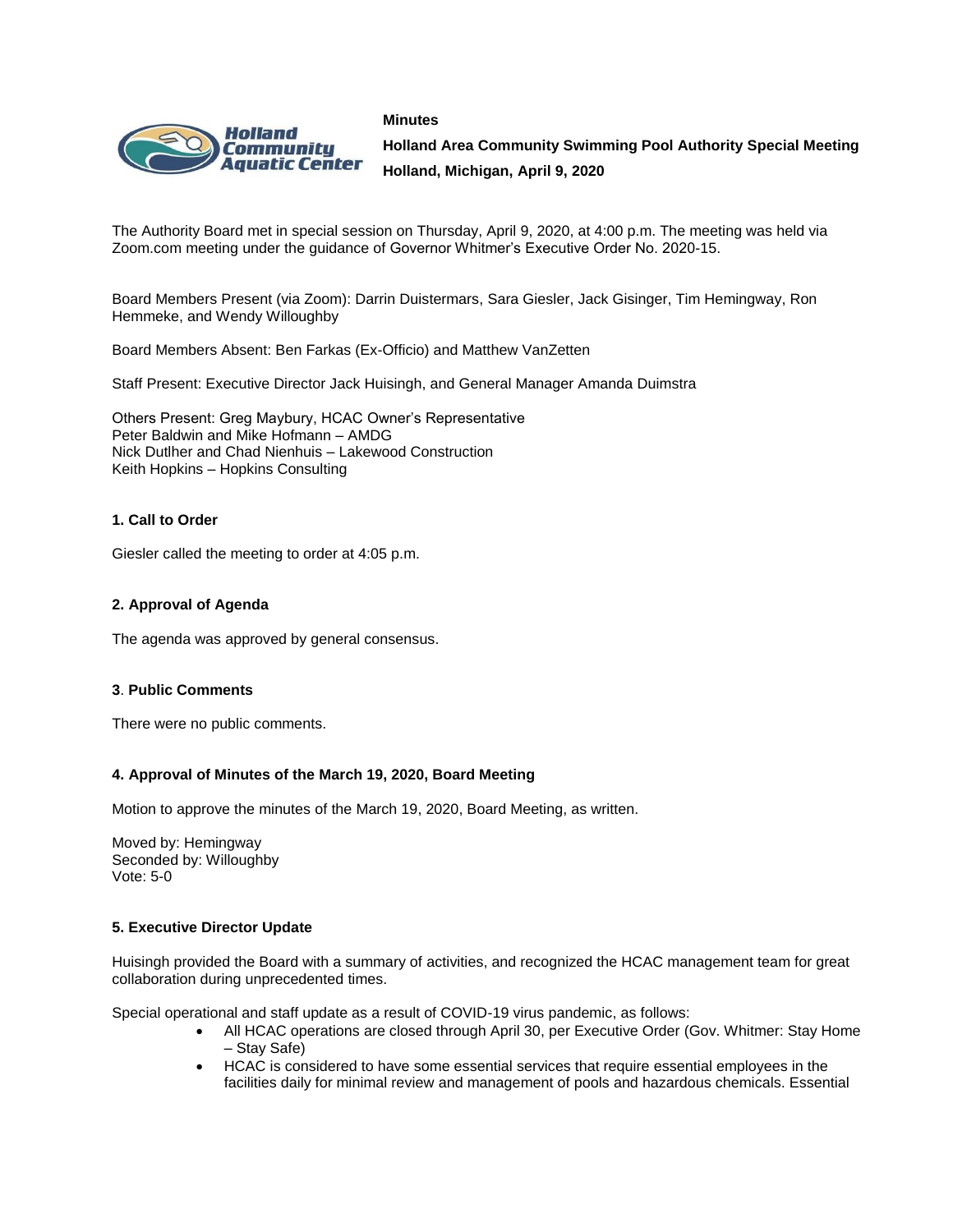employees for administration are reporting from home and minimal office visits for essential administrative duties.

- Previous work to move ahead planned pool(s) shutdown during closing period have been stopped and will resume immediately follow executive order approval.
- Continued preparation and management for extended closure; operations, financial analysis, communications
- Federal financial support in the form of SBA Loans are not available to HCAC as a Government Authority.
- Banks are willing to loan to HCAC as a "line of credit" but not legally allowed as a Government Authority
	- o Huisingh is appraising Gov. Whitmer's office of these issues.
	- $\circ$  Huisingh continues to work with banks and bond attorneys to achieve a bank line of credit as a stopgap, if required.
- The team is preparing for potential slow start up without customers in the May time period.
- The 2019 Next Gen Bond renovation and expansion timing is being maintained.
- HCAC Staff has been reduced to essential and special staff requirements for the foreseeable future.
- Goal: support every HCAC staff person and family, maintain facilities, and continuously prepare for reopening.

Note: Hemmeke joined the meeting at 4:20 p.m.

## **6. Next Gen Project Status Update**

Maybury provided the Board with an update on project activities including;

- View of current proposed floor plan, including the indoor track which has been added to the base plan
- View of expansion exterior
- Interior images including the lobby and community leisure areas
- Project budget review currently approximately \$880,000 over budget

Peter Baldwin of AMDG provided his comments for the Board and thanked the team for their efforts.

Motion to adopt the budget, as presented and ask the construction team to continue to work to decrease the amount over budget.

Moved by: Gisinger (Finance Committee) Seconded by: Duistermars

Roll Call Vote: Duistermars - Yes Giesler - Yes Gisinger - Yes Hemingway - Yes Hemmeke - Yes Willoughby - Yes

The Board and the construction team noted that changes to the plan at this point will incur additional design fees.

Motion to approve Sitework Solutions for HCAC Next Gen site and utilities work.

Moved by: Gisinger Seconded by: Willoughby

Roll Call Vote: Duistermars - Yes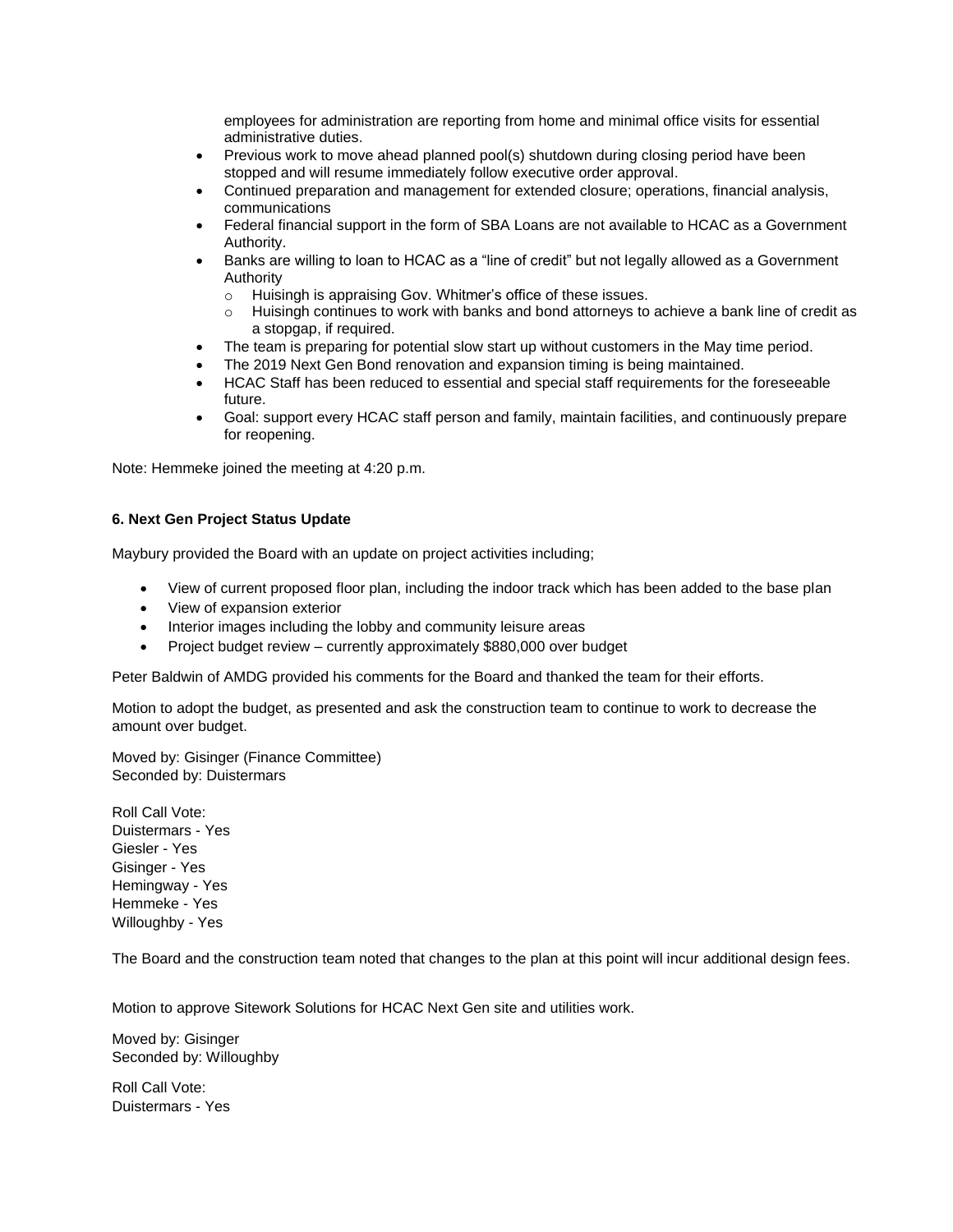Giesler - Yes Gisinger - Yes Hemingway - Yes Hemmeke - Yes Willoughby – Yes

Motion to approve Van Laan Concrete for HCAC Next Gen site concrete work.

Moved by: Gisinger Seconded by: Willoughby

Roll Call Vote: Duistermars - Yes Giesler - Yes Gisinger - Yes Hemingway - Yes Hemmeke - Yes Willoughby - Yes

Motion to approve Zeeland Blacktop for HCAC Next Gen site asphalt paving.

Moved by: Gisinger Seconded by: Willoughby

Roll Call Vote: Duistermars - Yes Giesler - Yes Gisinger - Yes Hemingway - Yes Hemmeke - Yes Willoughby – Yes

Motion to approve the authorization of an additional \$45,000 in A&E work to complete construction bid documents and to accomplish the track and the alternatives that have been proposed:

Moved by: Gisinger Seconded by: Hemingway

Roll Call Vote: Duistermars - Yes Giesler - Yes Gisinger - Yes Hemingway - Yes Hemmeke - Yes Willoughby - Yes

## **7. HCAC Foundation Update**

Keith Hopkins provided the Board with an update, as follows:

- Fundraising efforts have slowed due to the COVID-19 pandemic, but continue to move forward.
- All Authority Board and Foundation Board members are asked to consider funding support.
- Monthly meetings continue, with the first cabinet meeting scheduled for May 12.